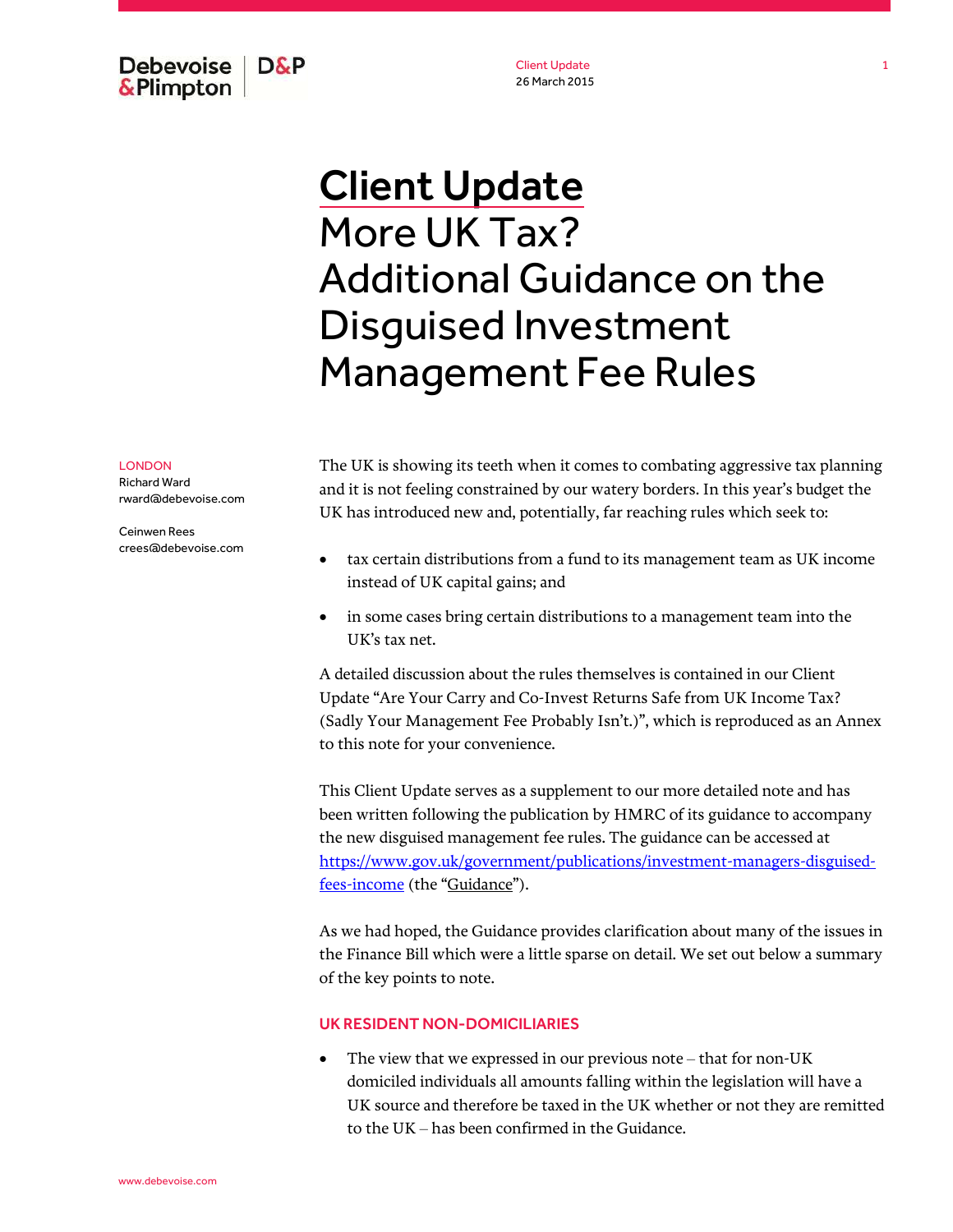

## NON-UK RESIDENTS

 HMRC has provided a very helpful clarification that a tax charge should generally arise in respect of a non-UK resident that undertakes only minimal services in the UK only if their activities create a permanent establishment in the UK (which, for minimal activities, would be unusual). This view is based on the relevant person's benefiting from the business profits provision in an applicable double tax treaty.

#### WHEN DO AMOUNTS ARISE TO AN INDIVIDUAL?

- The Guidance clarifies that a sum "arises" to an individual when the individual actually has access to such amount. Sums allocated but inaccessible to an individual will not have arisen to them. However, sums advanced to an individual by way of loan, even if there has been no allocation to the individual, will be considered as "arising" to that individual.
- The legislation applies to fees arising on or after 6 April 2015, so amounts which accrue in a partnership prior to that date but which are made available to an individual on or after that date will be subject to a charge.
- Tucked away at the back of the Guidance are various examples. Example 8 is helpful for anyone planning to make pre-6 April distributions as it confirms that HMRC will respect these distributions even though the allocations to support such distributions are made post-6 April. In addition to being helpful in terms of short-term planning this also gives a useful insight into how HMRC views distributions and allocations, with cash coming out as king.
- Although not expressly stated in the Guidance, it appears that HMRC may respect genuine corporate blockers. Example 4 is as follows:



The key point to take away from this example is that HMRC's analysis rests on the dividend that is paid to AB and not on the amount that is paid into ABCD Limited. This looks like a genuine corporate blocker may work. That said,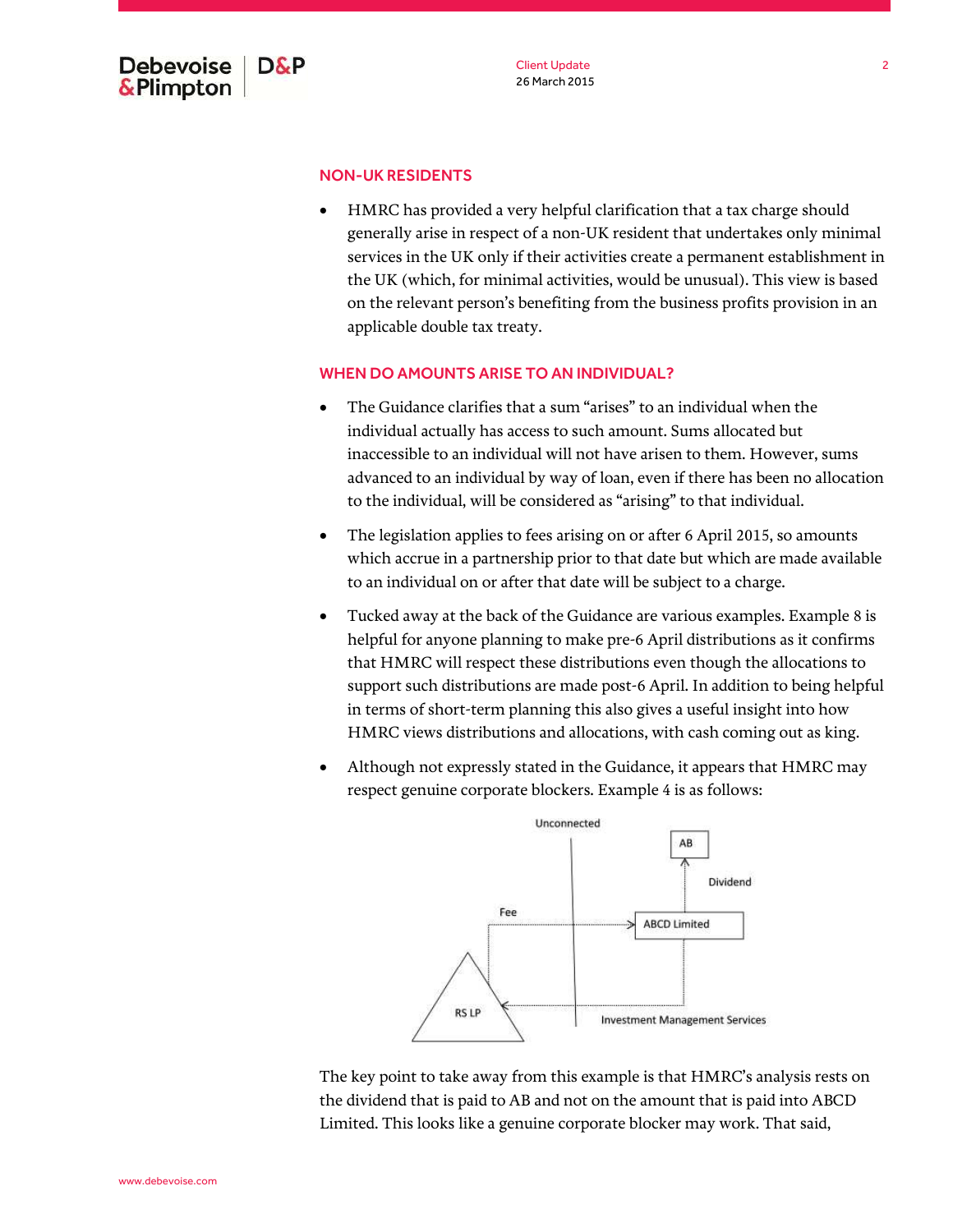HMRC do also state that where "sums are made available to an individual, who chooses to apply them in a particular way, for example by investing them in the fund, then they will arise at the point that they are made available, notwithstanding that they have been reinvested." This brings into question the role of a corporate GP in facilitating co-investment on a pre-tax basis. In arrangements where amounts arising to the GP Co are automatically invested it may be possible for HMRC to say that the individual has chosen to apply amounts in a certain way. The specific facts in each case are therefore likely to be determinative.

## CO-INVEST

 It has been clarified that the requirement that returns on a co-investment and the terms governing such returns must be reasonably comparable to those applicable to an external investor can accommodate co-investment that is paid free of management fee or carry. HMRC goes so far as to say that "the wording 'reasonably comparable' is intended to allow for this sort of difference, i.e. where there are genuine commercial reasons for the difference."

## CARRIED INTEREST

- An amount may constitute carried interest only to the extent that there is "no significant risk that a sum of at least a certain amount…would not arise to the individual" (s.809EZC). It appears that we were not alone in our confusion over the meaning of this phrase. HMRC dedicates a number of paragraphs to its explanation, which boils down to meaning "sums which are virtually certain to arise".
- HMRC has further confirmed that the risk element relates to the arrangements in place between the management team and the fund rather than to the underlying investments or the track record of the fund manager.

## NATIONAL INSURANCE

 The Guidance confirms that national insurance (2%) will be applicable to disguised management fees in the same way as it applies to other trading income.

We would be very happy to discuss the Guidance and related legislation with you further. Please contact Richard Ward or Ceinwen Rees to talk about both existing structures and future planning.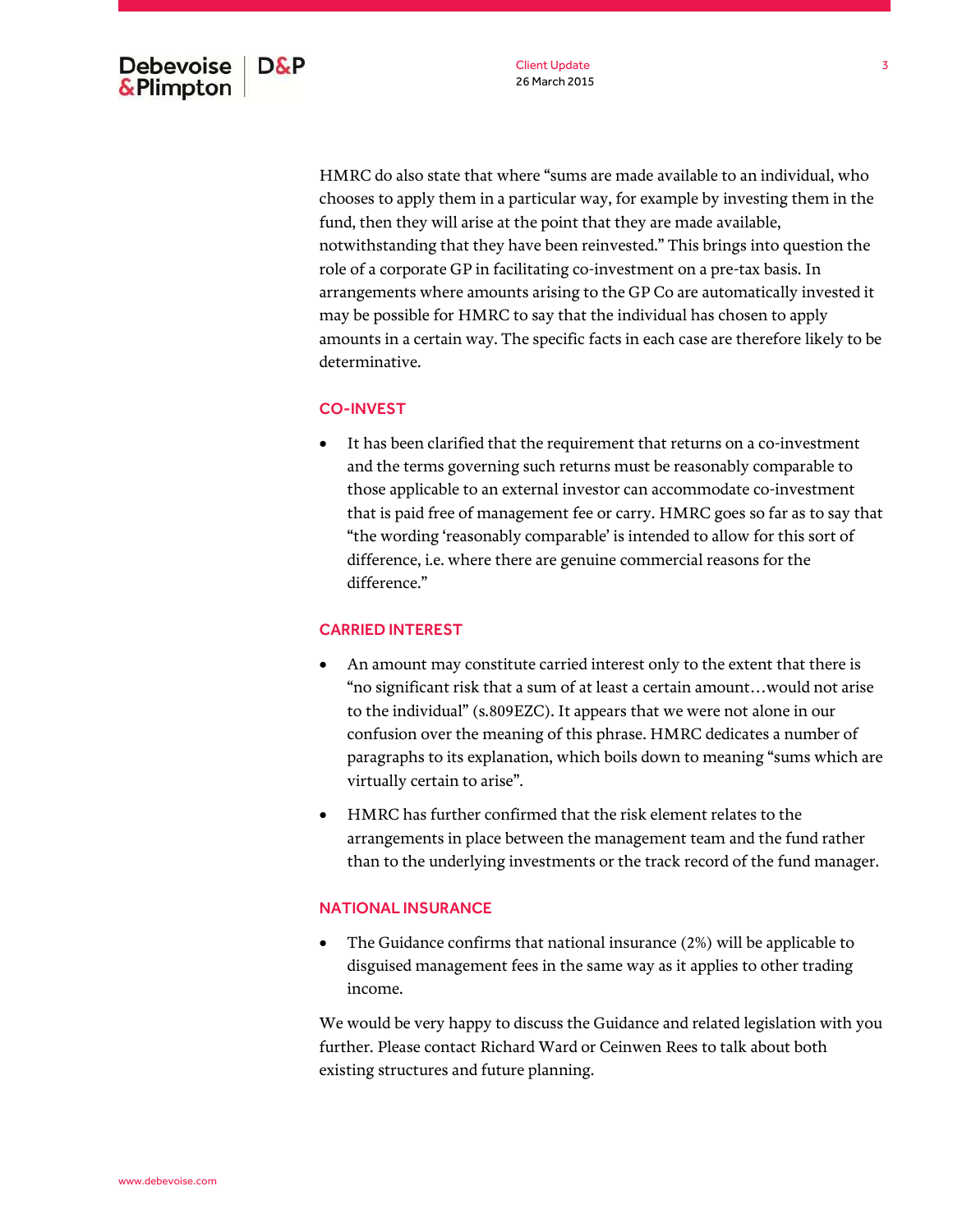**Debevoise** D&P & Plimpton

Client Update 26 March 2015

## Annex

## ARE YOUR CARRY AND CO-INVEST RETURNS SAFE FROM UK INCOME TAX? (SADLY YOUR MANAGEMENT FEE PROBABLY ISN'T.)

Salvador Dalí, the man who brought us Lobster Telephone, is famously quoted as saying that "what is important is to spread confusion, not eliminate it". It appears that the UK Government was taking lessons from this great master when they published the draft Finance Bill at the close of 2014. The Bill introduced a new taxing regime for, so called, disguised management fees the drafting of which was so wide in scope and jurisdictional breadth that it appeared to catch potentially all types of distributions made by a fund to its management team, wherever based, if even just marginal UK activity took place. After a period of consultation revised rules were published yesterday in the Finance Bill 2015.

#### AUTUMN DRAFT OF THE FINANCE BILL ("AUTUMN DRAFT")

Tucked away in the UK Chancellor's Autumn Statement in November 2014 was a comment that the Government would be "taking measures to prevent [amongst other things] the disguising of fee income by investment managers". When the documents accompanying this statement were published later that week there were reassurances that this was not aimed at catching carried interest or co-invest returns. There followed a week of speculation about what this would mean in practice although not even the most pessimistic of speculators predicted a regime so broad in scope and so out of step with the industry that it had the potential to bring GP profit share as well as carry and co-invest returns within the UK income tax net, rather than the more favourable capital gains tax regime. $1$ 

The industry response, spearheaded by the British Private Equity & Venture Capital Association, was quick and comprehensive; the rules as proposed did not satisfy the stated aims in the Autumn Statement, did not reflect the commercial reality of private equity and would make the UK uncompetitive in a global market. In last week's budget the UK Chancellor reassured the industry that "*Following consultation, the legislation has been revised to better reflect industry practice on performance related returns, to restrict the charge on non-UK residents to UK duties…*".

1

For a fuller discussion of the Autumn Draft see our Client Update "UK Tax on Management Fees, Co-Invest and Carry: Is Anything Safe?", 15 December 2014.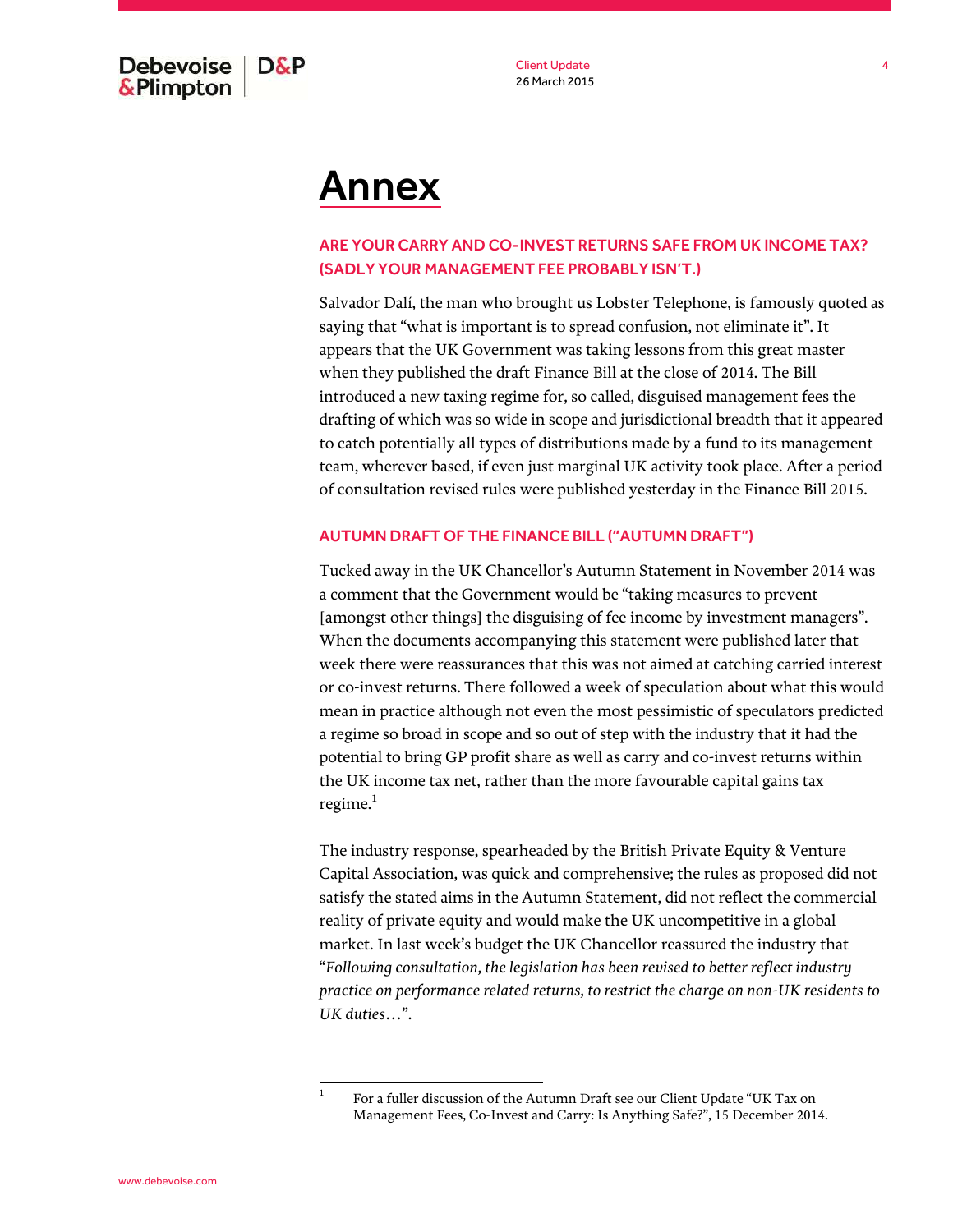## FINANCE BILL 2015

Since yesterday, the truth of this statement was open for review. Tucked in amidst nearly 350 pages of legislation are the new disguised investment management fee rules. Our first impression of the rules is that they are drastically different from the rules published in the Autumn Draft; the Treasury has clearly not been afraid to splash about the red ink (which can only be a good thing). Underlying these changes, the structure of the rules remains the same; there are still four requirements that need to be satisfied for the legislation to apply:



And, once within the regime, amounts will be subject to UK income tax (up to 45%) and possibly national insurance liabilities (2%) rather than UK capital gains tax (up to 28%).

## WHAT IS A MANAGEMENT FEE UNDER THE REVISED LEGISLATION?

Under the new rules, any sum arising to an individual directly or indirectly from a fund under any arrangements is a management fee except so far as the sum constitutes:

 a repayment (in whole or part) of an investment made directly or indirectly by the individual;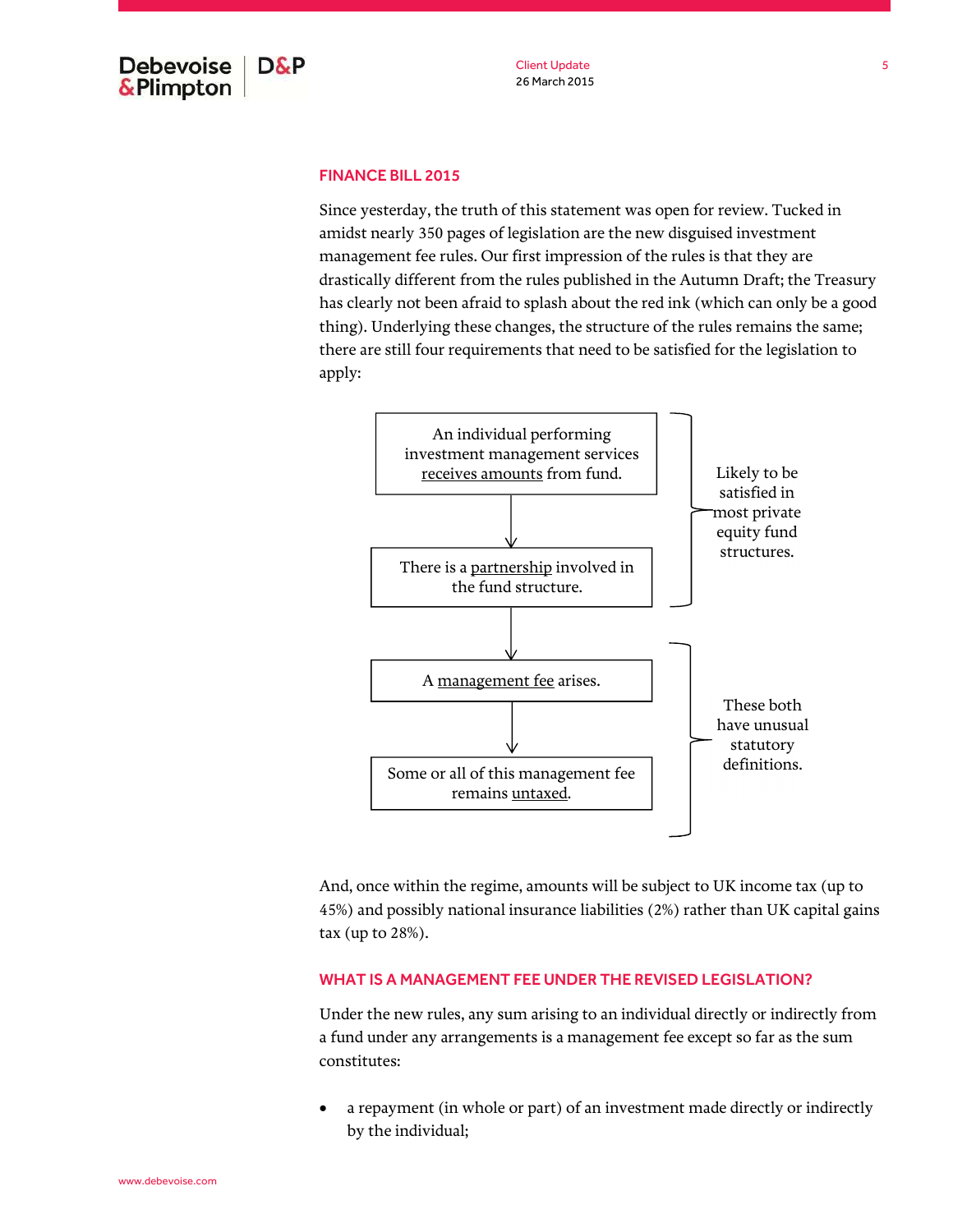

Client Update 26 March 2015

- an arm's length return on an investment made directly or indirectly by an individual; or
- carried interest.



It is still not clear precisely what arising means and whether amounts held in a corporate entity will be treated as arising to an individual who is a shareholder. We expect HMRC to address this point in their guidance.

#### IS CARRIED INTEREST SAFE NOW?

The short answer: probably.

One of the most controversial parts of the Autumn Draft was the definition of carry, which required that it be amounts paid out of profit after participants had received back their capital plus a preferred return of 6% compound interest.

Although Parliament has stayed wedded to this definition of carry, it now forms a safe harbour rather than the only form of return that may constitute carry. The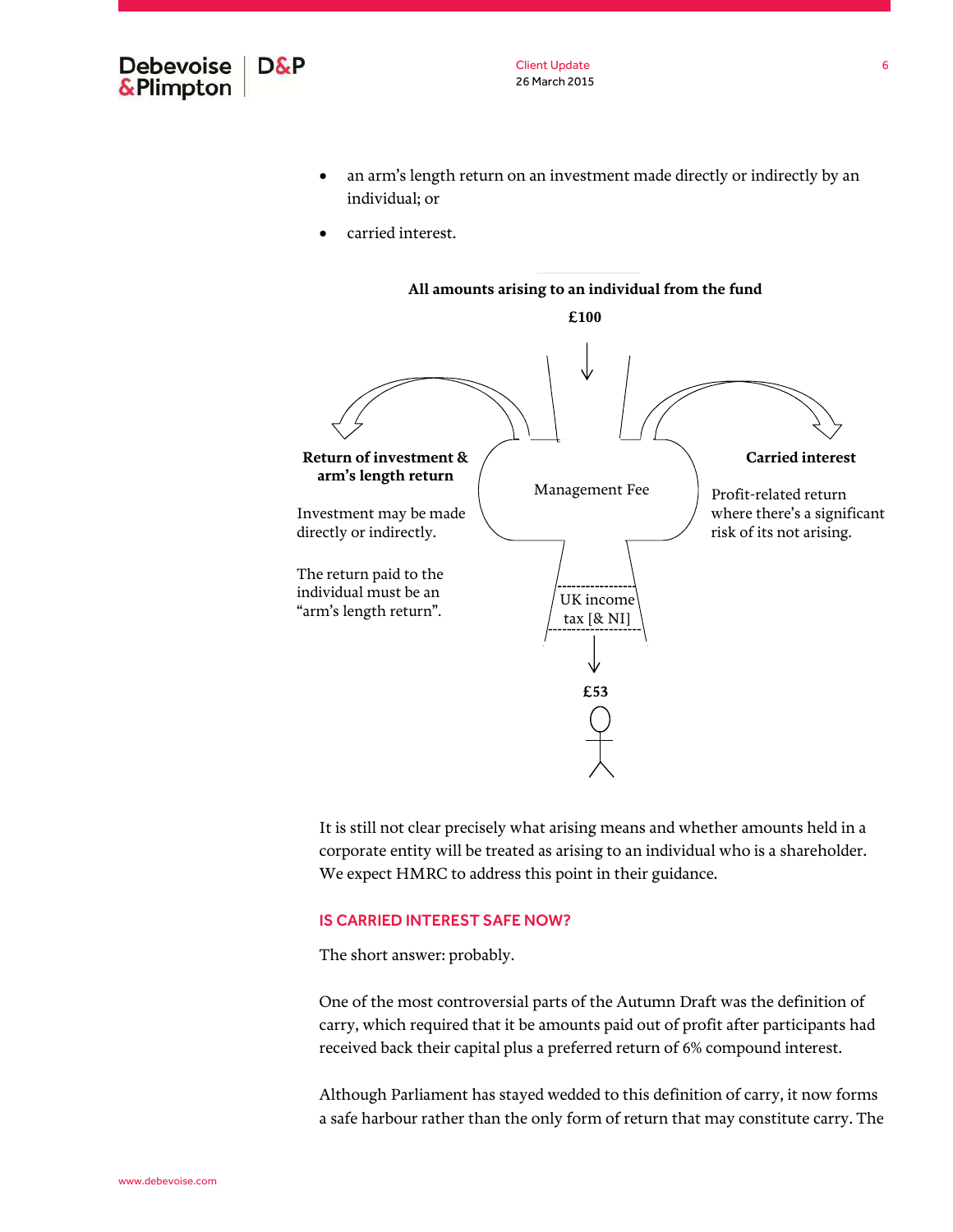

broader carried interest definition is "any sum which arises to the individual...by way of profit-related return" provided that such amount is not guaranteed but is at "significant risk of not arising". A return is a profit-related return if:

- the sum will arise only if there are profits;
- the amount of the sum varies in accordance with the profits; and
- returns to external investors are determined by reference to such profits.

We would therefore expect most standard carried interest structures to fall within this exclusion.

## ARE CO-INVESTMENT RETURNS SAFE NOW?

The short answer: probably, although we await further clarification from HMRC.

Co-invest returns should not fall within this regime but the drafting presented in the Autumn Draft was fairly tortuous, relying on a return's being in respect of an investment made by an individual himself and that the return should not exceed a "commercial return" (which raised concerns in respect of any successful investment). Both of these concerns have been addressed in the new legislation.

Amounts representing the return of an investment made directly or indirectly by an individual fall outside of the regime and rather than a return's needing to be commercial it instead needs to be an arm's length return.

A return is an arm's length return if it:

- is a return on an investment which is the same kind of investment as external investors have made in the fund;
- the return on the investment is reasonably comparable to the return to external investors on those investments; and
- the terms governing the return on the investment are reasonably comparable to the terms governing the return to external investors on those investments.

The pause for thought in these conditions is the fact that the terms need to be "reasonably comparable". This is a phrase that has remained in the legislation from the original draft. We understand that HMRC has intimated that coinvestment which is not subject to management fee or carry will nevertheless satisfy this condition and that guidance will be issued confirming the point.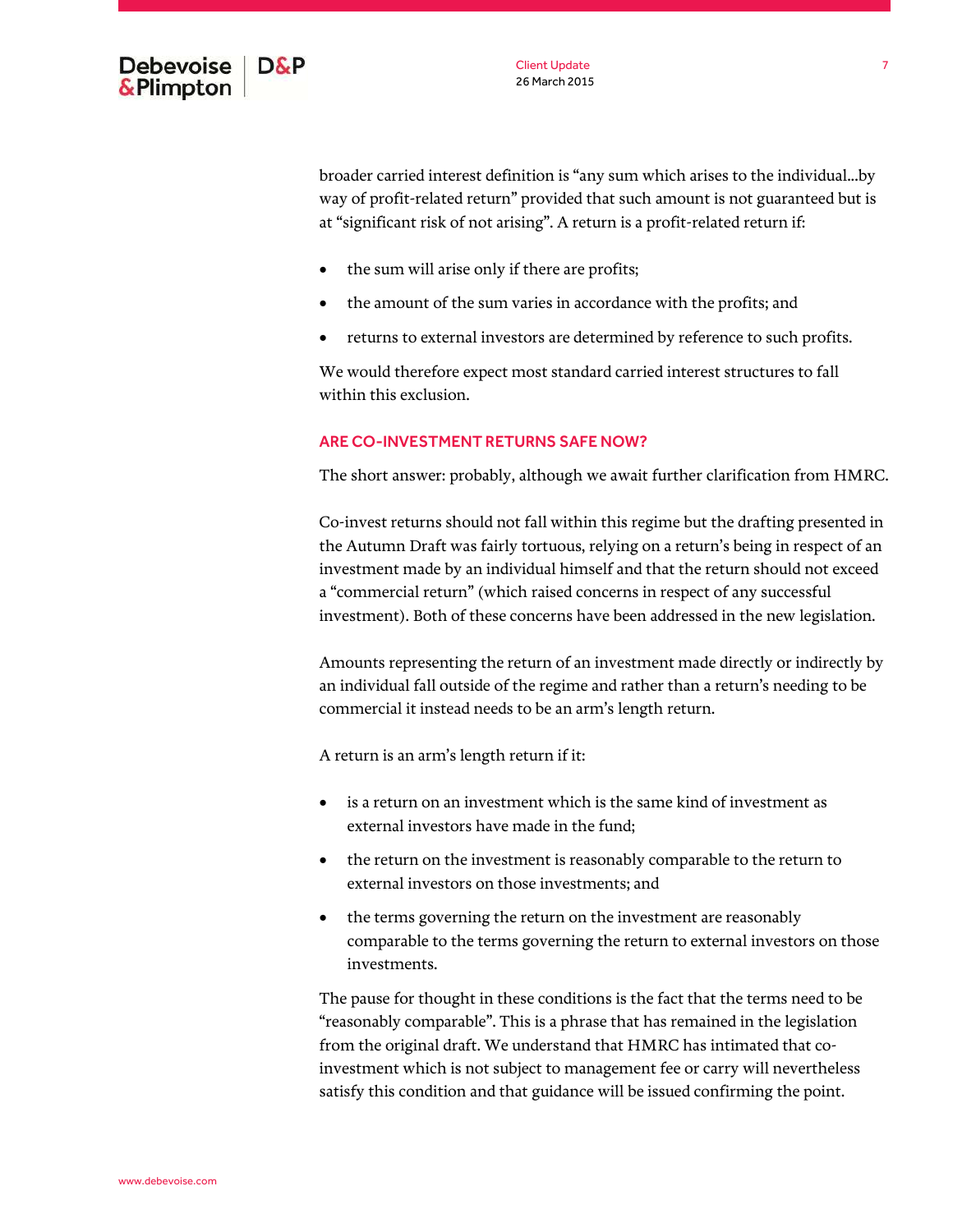

HMRC proposes publishing this guidance prior to 1 April but has not confirmed the exact date.

#### WHAT DOES "UNTAXED" MEAN UNDER THE NEW LEGISLATION?

The short answer: anything not subject to UK income tax.

Sadly the definition of untaxed remains relatively unchanged; in keeping with the very broad approach taken to defining management fees, "untaxed" doesn't actually mean that an amount has not been subject to tax but instead means, for the purposes of this legislation, that an amount has not been subject to income tax as employment income or trading income. Provision does not appear to have been made for foreign taxes paid and instead people will have to rely on double tax treaties, where they exist.

## WHAT ABOUT THE INTERNATIONAL EFFECT?

Short answer: things are much better.

The exceptionally wide jurisdictional scope of the first draft of these rules caused much consternation. Thankfully, HMRC has reigned itself in somewhat and now the regime bites only to the extent that an individual performs investment management services in the UK.

The effect for non-UK-domiciled individuals will still be that all amounts falling within the legislation will have a UK source and therefore be taxed in the UK whether or not they are remitted into the country.

For a non-UK resident individual, who provides investment management services in the UK, the situation is still a little knotty. Technically, it looks like this person would be within the rules, although we would hope that double tax treaties should help most people. In terms of administration, though, it is not clear how an income tax liability arising to a non-UK tax resident would be assessed. We can but hope that HMRC provides some guidance on this point in its much anticipated guidance.

#### WHAT NEXT?

The Finance (No. 2) Bill 2015 was published yesterday, 24 March. It will pass through Parliament today. We expect the Bill to be passed in unamended (or insignificantly amended) form before Parliament dissolves on 30 March ready for May's election. The legislation will take effect from 6 April although,